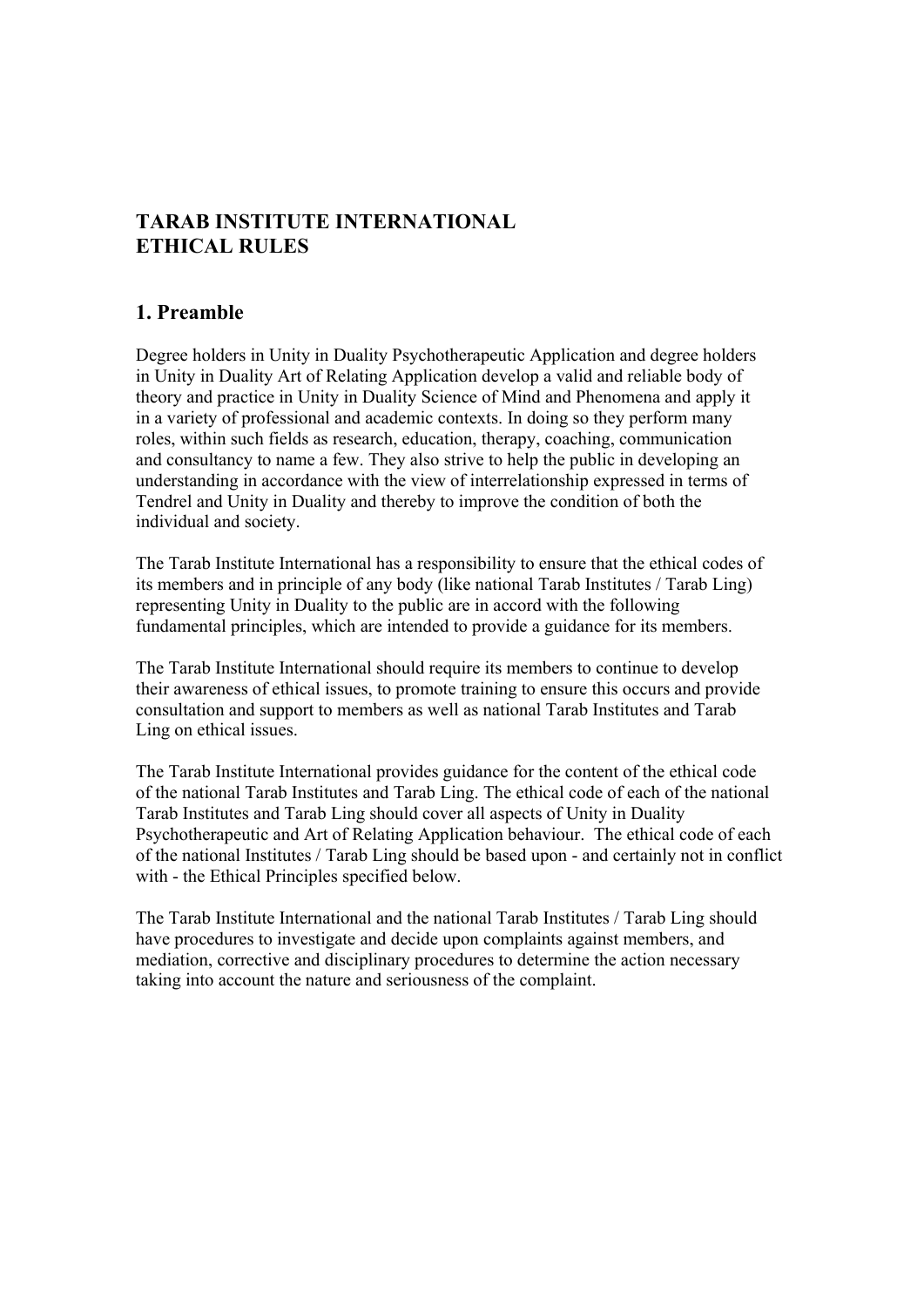# **2. Ethical Principles**

# **2.1. Respect for a Person's Rights and Dignity**

Unity in Duality Psychotherapists and Art of Relating degree holders accord appropriate respect to and promote equality as a basic principle in their work as well as the development of the fundamental rights, dignity and worth of all people. They respect the rights of individuals to privacy, confidentiality*,* self-determination and autonomy, consistent with their other professional obligations and with the law.

# **2.2. Competence**

They strive to ensure and maintain high standards of competence in their work in accordance with the U.D. Training. They recognise the boundaries of their particular competencies and the limitations of their expertise. They provide only those services and use only those techniques for which they are qualified by education, training and experience.

# **2.3. Responsibility**

They are aware of the professional and scientific responsibilities to their clients, to the professional community, and to the society in which they work and live. They avoid doing harm and are responsible for their own actions, and assure themselves, as far as possible, that their services are not misused.

# **2.4. Integrity**

They seek to promote integrity in the Unity in Duality Science of Mind and Phenomena theory and practice. In these activities they are honest, fair and respectful of others*.* They attempt to clarify for relevant parties the roles they are performing and to function appropriately in accordance with those roles.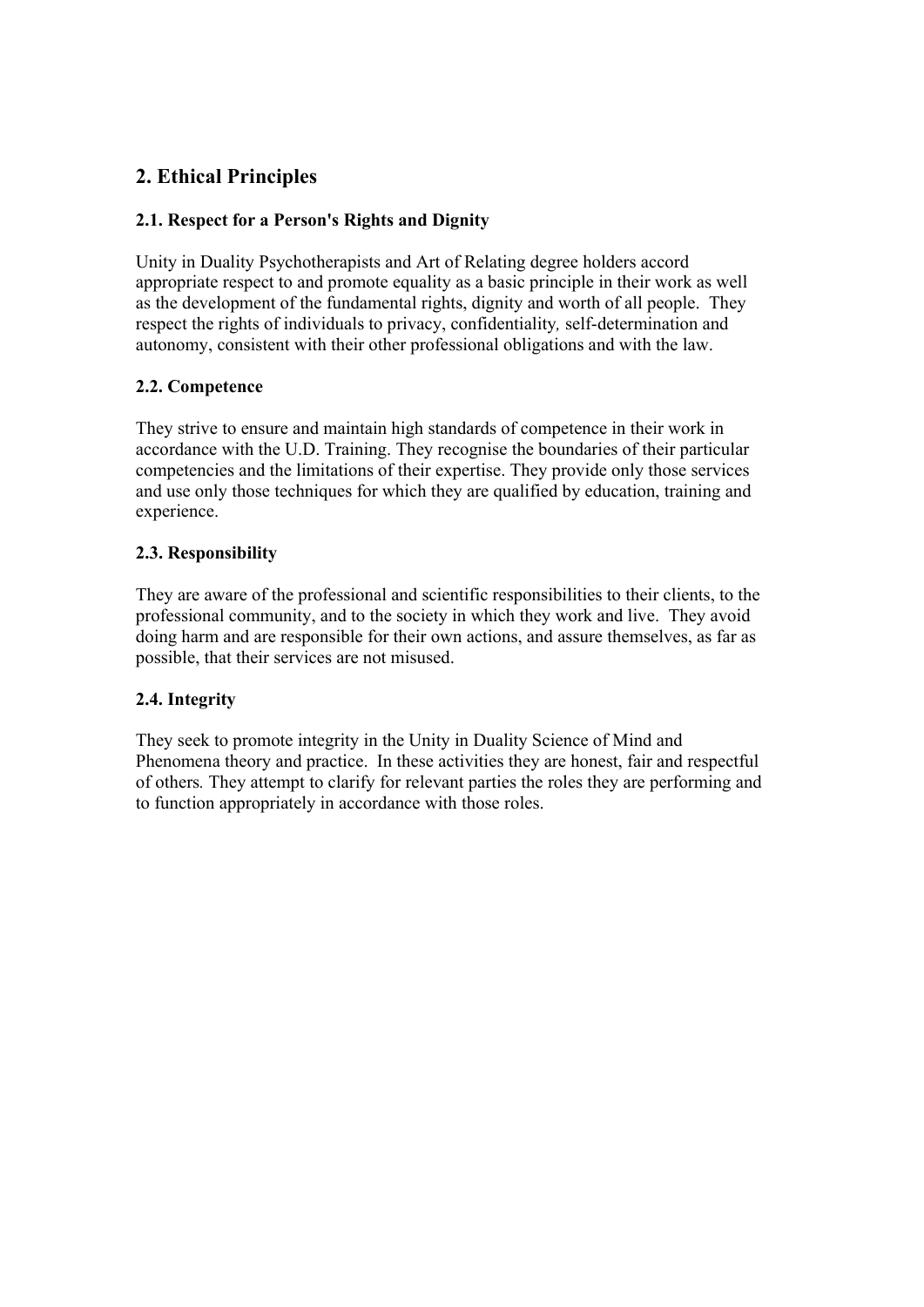# **3. Content of the ethical code**

In the following the term 'client' refers to any client, supervisee, student or other person or organization(delete s) with whom Unity in Duality Psychotherapeutic and Art of Relating Application degree holders have a professional relationship, including indirect relationships.

The professional ethical code must take the following into account:

The behavior must be considered within a professional role, characterized by the professional relationship according to the Unity in Duality view. The responsibilities must be considered within the context of the stage of the professional relationship.

Resolving an ethical question or dilemma will require reflection and often dialogue with clients and colleagues, weighing different ethical principles. Making decisions and taking actions are necessary even if there are still conflicting issues.

# **3.1. Respect for Person's Rights and Dignity**

# **3.1.1. General Respect**

Awareness of and respect for the knowledge, insight, experience and areas of expertise of clients, relevant third parties, colleagues, students and the general public. Awareness of individual, cultural and role differences including those due to disability, gender, sexual orientation, race, ethnicity, national origin, age, religion, language and socio-economic status.

Avoidance of practices, which are the result of unfair bias and may lead to unjust discrimination.

# **3.1.2. Privacy and Confidentiality**

Restriction of seeking and giving out information to only that required for the professional purpose.

Adequate storage and handling of information and records, in any form, to ensure confidentiality, including taking reasonable safeguards to make data anonymous when appropriate, and restricting access to reports and records to those who have a legitimate need to know.

Obligation that clients, therapists and others (supervisors, supervisees, tutors and students) who have a professional relationship are aware of

the limitations under the law of the maintenance of confidentiality.

Obligation when the legal system requires disclosure to provide only that information relevant to the issue in question, and otherwise to maintain confidentiality.

Recognition of the tension that can arise between confidentiality and the protection of a client or other significant third parties.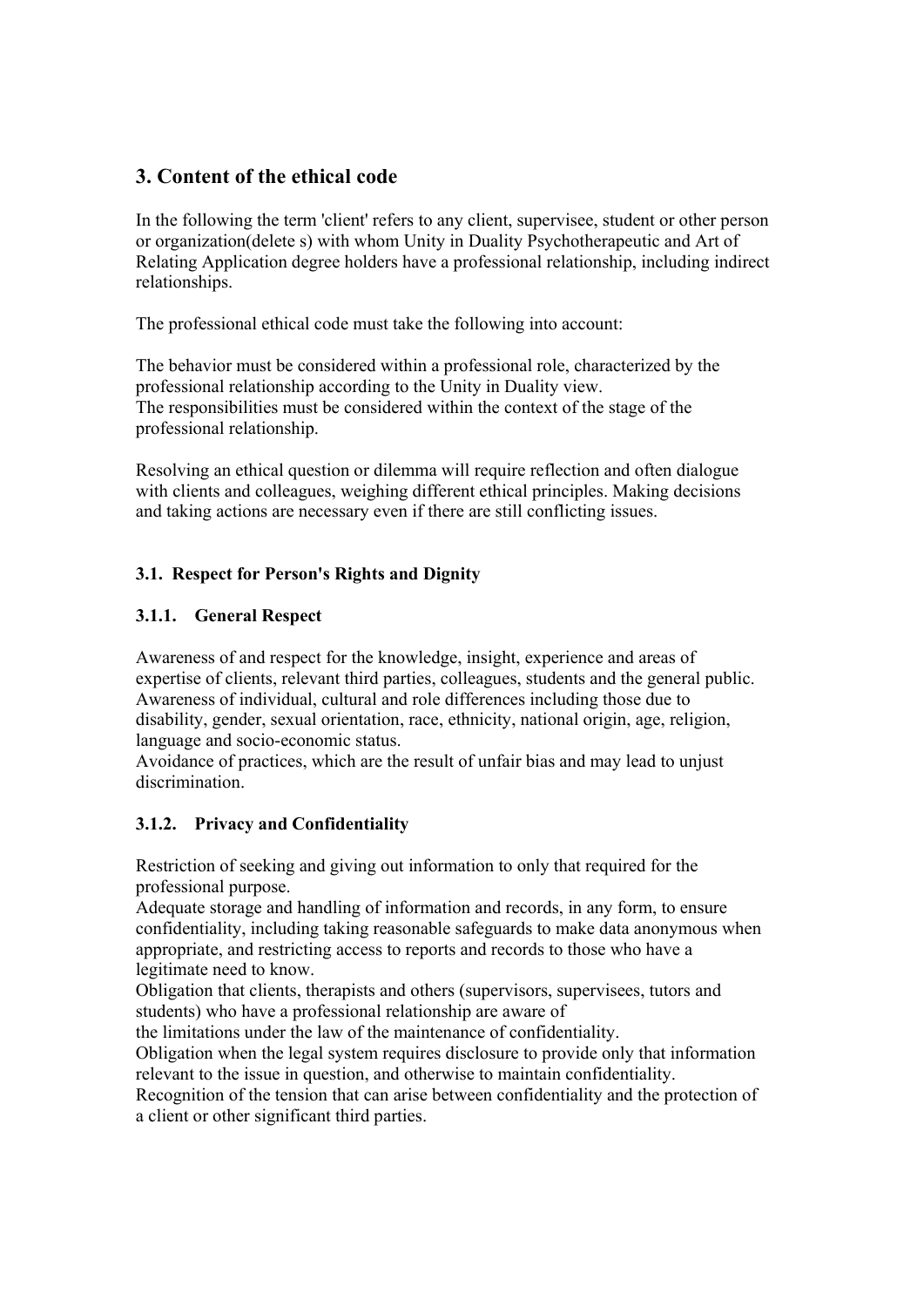Recognition of the rights of clients to have access to records and reports about themselves, and to get necessary assistance and consultation, thus providing adequate and comprehensive information and serving their best interests. Maintenance of records and writing of reports, to enable access by the client, which safeguards the confidentiality of information relating to others.

# **3.1.3. Informed Consent and Freedom of Consent**

Clarification and continued discussion of the professional actions, procedures and probable consequences of actions to ensure that a client provides informed consent before and during intervention.

Clarification for clients of procedures on record-keeping and reporting.

# **3.1.4. Self-determination**

Maximisation of the autonomy of and self-determination by a client, including the general right to engage in and to end the relationship in order to avoid dependency. Specification of the limits of such self-determination taking into account such factors as the client's developmental age, mental health and restrictions set by the legal process.

## **3.1.5. Equality and openness**

On the basis of nearness to oneself to create equality as well as openness to the client as a working basis for a fruitful relationship, in accordance with UD, and taking all other precautions preventing projection of self-referential problems onto the client or into the relationship.

# **3.2. Competence**

#### **3.2.1. Ethical Awareness**

Obligation to have a good knowledge of ethics and the integration of ethical issues with Unity in Duality practice.

#### **3.2.2. Limits of Competence**

Obligation to practise within the limits of competence derived from education, training and experience.

# **3.2.3. Limits of Procedures**

Obligation to be aware of the limits of procedures for particular tasks, and the limits of conclusions that can be derived in different circumstances and for different purposes.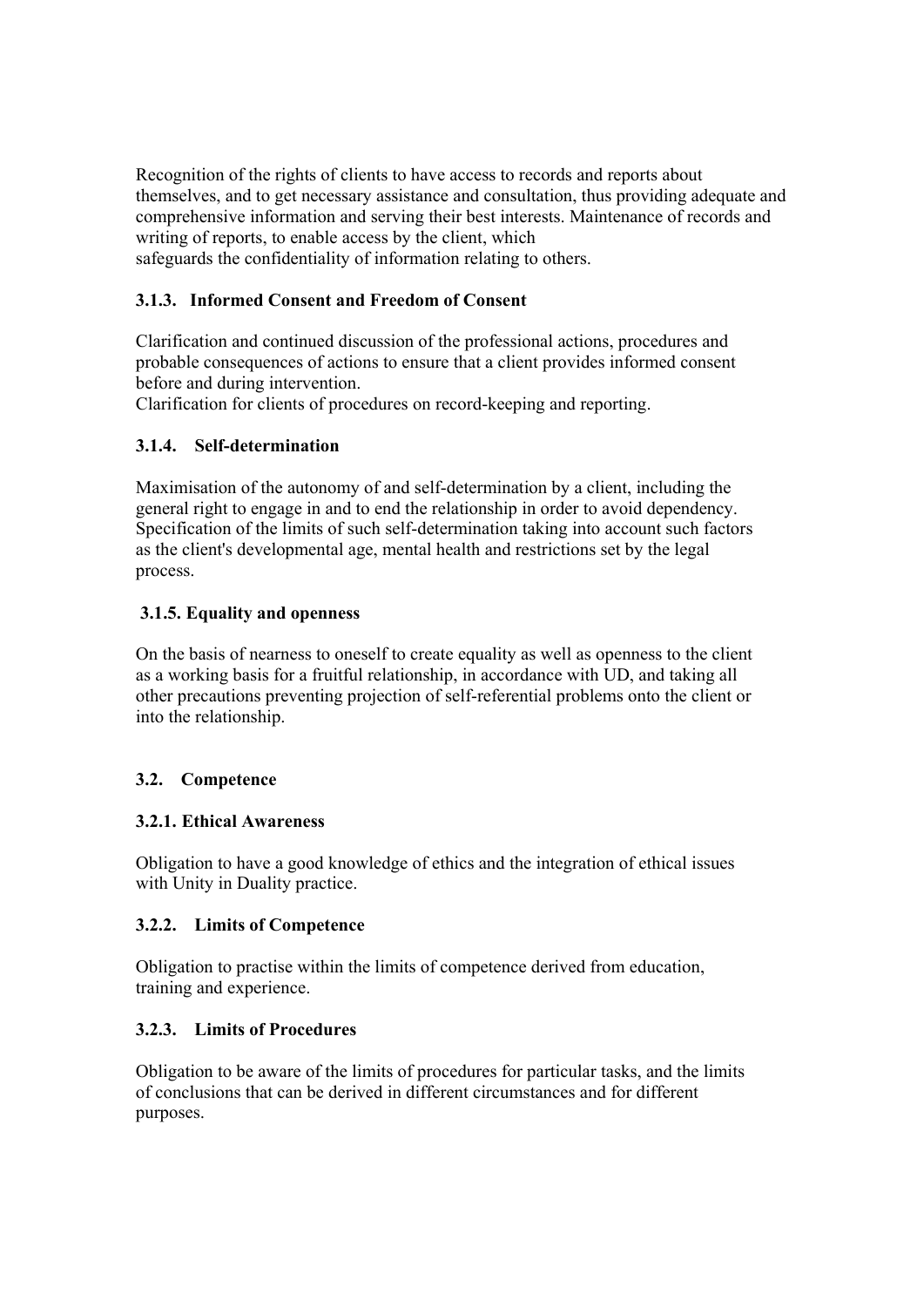Obligation to balance the need for caution when using new methods with the recognition that new areas of application and methods resting firmly on the U.D. view established by Tarab Tulku Rinpoche XI will continue to emerge and that this is a positive development.

## **3.2.4. Continuing Development**

Obligation to continue UD self-development and sharpening of the UD view and application of the view and to keep updated on the development within Unity in Duality.

## **3.2.5. Incapability**

Obligation not to practise when ability or judgement is adversely affected, including temporary problems.

## **3.3. Responsibility**

## **3.3.1. General Responsibility**

Not to bring Unity in Duality into disrepute.

#### **3.3.2. Promotion of High Standards**

Promotion and maintenance of high standards of Unity in Duality activity, and requirement to organise activities in accordance with the Unity in Duality view.

#### **3.3.3. Avoidance of Harm**

Avoidance of the misuse of the Unity in Duality theory and practice, and the minimisation of harm, which is foreseeable and unavoidable.

Recognition of the need for particular care to be taken when undertaking research or making judgements.

#### **3.3.4. Continuity of Care**

Responsibility for the necessary continuity of professional care of clients, including collaboration with other professionals and appropriate action when suspending or terminating involvement.

Responsibility towards a client, which exists after the formal termination of the professional relationship.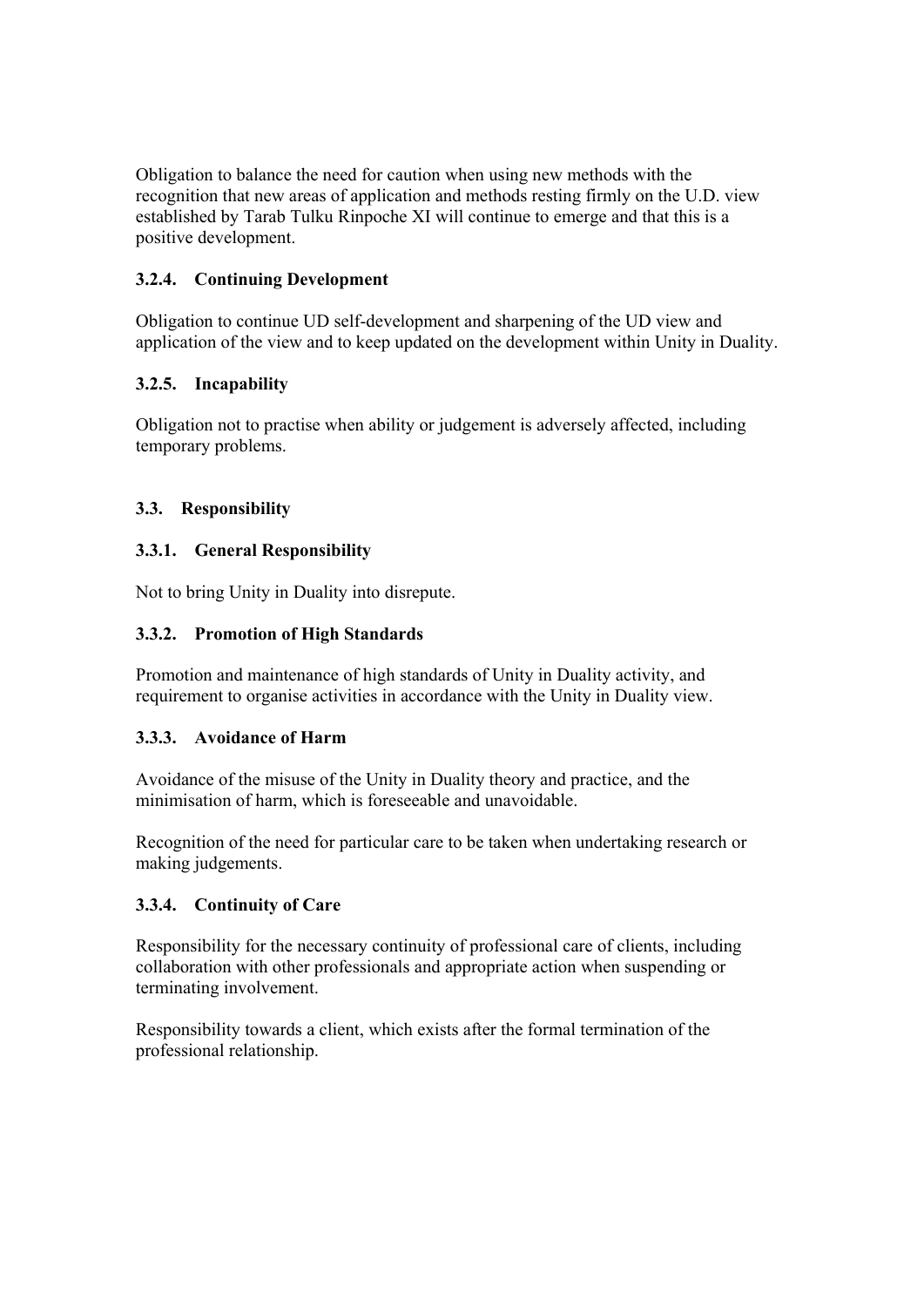## **3.3.5. Extended Responsibility**

Assumption of general responsibility for the scientific and professional activities, including ethical standards of assistants, employees, supervisees and students

### **3.3.6. Resolving Dilemmas**

Recognition that ethical dilemmas occur and responsibility is placed upon the Unity in Duality Psychotherapeutic and Art of Relating Application degree holders to clarify such dilemmas and consult Unity in Duality colleagues and inform relevant others.

# **3.4. Integrity**

# **3.4.1. Recognition of Professional Limitations**

Obligation to be self-reflective and open according the Unity in Duality view about personal and professional limitations and a recommendation to seek professional advice and support in difficult situations.

# **3.4.2. Honesty and Accuracy**

Accuracy in representing relevant qualifications, education, experience, competence and affiliations.

Accuracy in representing information, and responsibility to acknowledge and not to suppress alternative hypotheses, evidence or explanations.

Honesty and accuracy with regard to any financial implications of the professional relationship.

Recognition of the need for accuracy and the limitations of conclusions and opinions expressed in professional reports and statements.

#### **3.4.3. Straightforwardness and Openness**

General obligation to provide information and avoid deception in research and professional practice.

If there are alternative procedures available, there is obligation not to withhold information or to engage in temporary deception. If deception has occurred, there is an obligation to inform and re-establish trust.